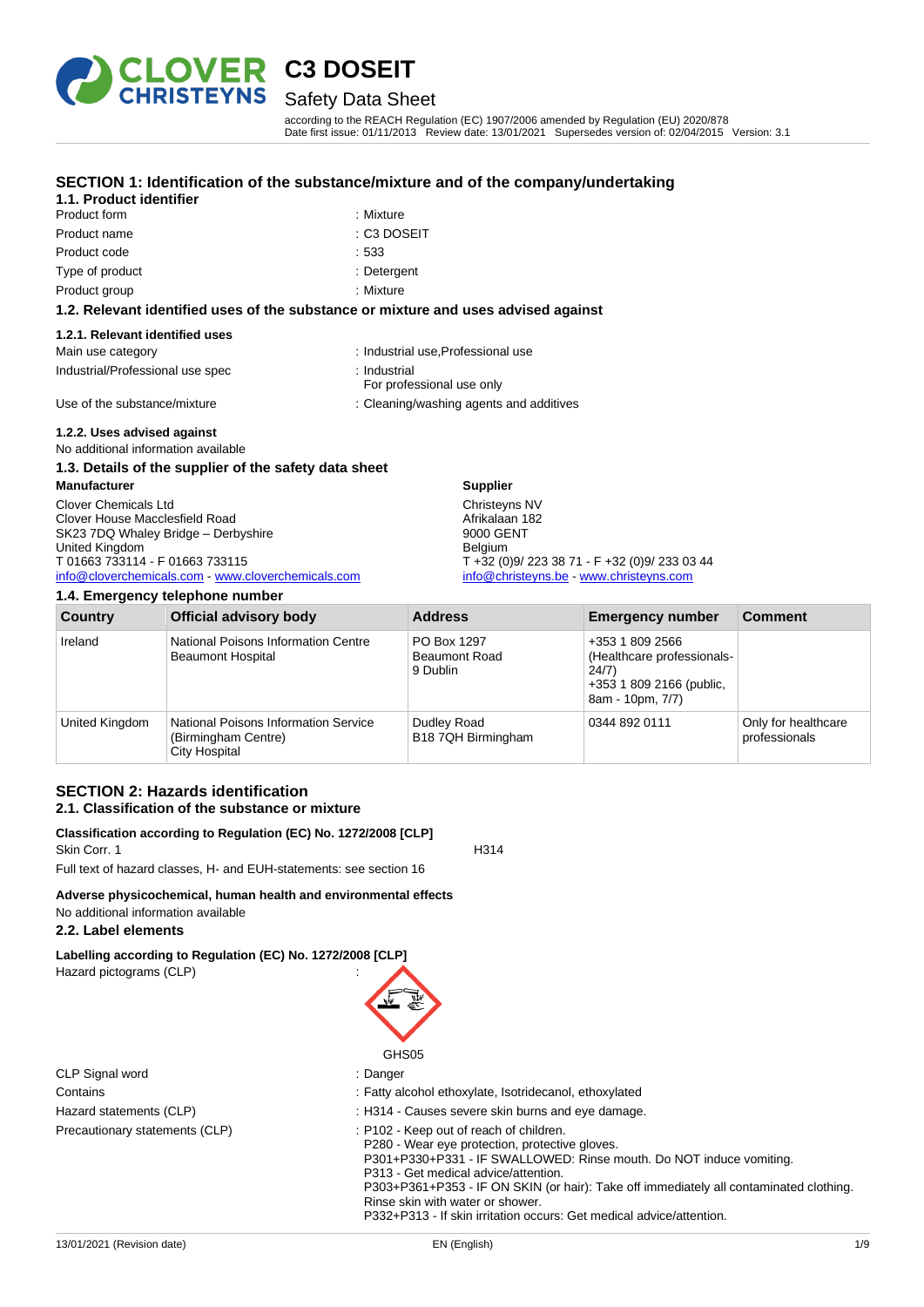### Safety Data Sheet

according to the REACH Regulation (EC) 1907/2006 amended by Regulation (EU) 2020/878

P305+P351+P338 - IF IN EYES: Rinse cautiously with water for several minutes. Remove contact lenses, if present and easy to do. Continue rinsing. P337+P313 - If eye irritation persists: Get medical advice/attention.

#### **2.3. Other hazards**

This substance/mixture does not meet the PBT criteria of REACH regulation, annex XIII

This substance/mixture does not meet the vPvB criteria of REACH regulation, annex XIII

Contains no PBT/vPvB substances ≥ 0.1% assessed in accordance with REACH Annex XIII

| <b>Component</b>                                                          |                                                                                                                                                                                 |  |
|---------------------------------------------------------------------------|---------------------------------------------------------------------------------------------------------------------------------------------------------------------------------|--|
| Isotridecanol, ethoxylated (69011-36-5)                                   | PBT: not relevant – no registration required<br>vPvB: not relevant - no registration required                                                                                   |  |
| Amines, C12-14 (even numbered) alkyldimethyl, N-<br>oxides, (308062-28-4) | This substance/mixture does not meet the PBT criteria of REACH regulation, annex XIII<br>This substance/mixture does not meet the vPvB criteria of REACH regulation, annex XIII |  |

The mixture does not contain substance(s) included in the list established in accordance with Article 59(1) of REACH for having endocrine disrupting properties, or is not identified as having endocrine disrupting properties in accordance with the criteria set out in Commission Delegated Regulation (EU) 2017/2100 or Commission Regulation (EU) 2018/605

#### **SECTION 3: Composition/information on ingredients**

#### **3.1. Substances**

Not applicable

#### **3.2. Mixtures**

| <b>Name</b>                                                                                                | <b>Product identifier</b>                                                     | $\%$      | <b>Classification according to</b><br><b>Regulation (EC) No. 1272/2008</b><br>[CLP]                                      |
|------------------------------------------------------------------------------------------------------------|-------------------------------------------------------------------------------|-----------|--------------------------------------------------------------------------------------------------------------------------|
| Citric acid                                                                                                | CAS-no: 77-92-9<br>Einecs nr: 201-069-1<br>REACH-no: 01-2119457026-<br>42     | $10 - 30$ | Eye Irrit. 2, H319                                                                                                       |
| Isotridecanol, ethoxylated                                                                                 | CAS-no: 69011-36-5<br>Einecs nr: 931-138-8<br>REACH-no: Exempted              | $5 - 10$  | Acute Tox. 4 (Oral), H302<br>Eye Dam. 1, H318                                                                            |
| sulphamidic acid; sulphamic acid; sulfamic acid                                                            | CAS-no: 5329-14-6<br>Einecs nr: 226-218-8<br>EG annex nr: 016-026-00-0        | $3 - 5$   | Eye Irrit. 2, H319<br>Skin Irrit. 2, H315<br>Aquatic Chronic 3, H412                                                     |
| Fatty alcohol ethoxylate                                                                                   | CAS-no: 160875-66-1<br>Einecs nr: 605-233-7                                   | $3 - 5$   | Acute Tox. 4 (Oral), H302<br>Eye Dam. 1, H318                                                                            |
| Monopropyleneglycol; 1,2-propane glycol<br>substance with national workplace exposure limit(s)<br>(IE, GB) | CAS-no: 57-55-6<br>Einecs nr: 200-338-0<br>REACH-no: 01-2119456809-<br>23     | $1 - 3$   | Not classified                                                                                                           |
| Amines, C12-14 (even numbered) alkyldimethyl, N-<br>oxides,                                                | CAS-no: 308062-28-4<br>Einecs nr: 931-292-6<br>REACH-no: 01-2119490061-<br>47 | $0.1 - 1$ | Acute Tox. 4 (Oral), H302<br>Skin Irrit. 2, H315<br>Eye Dam. 1, H318<br>Aquatic Acute 1, H400<br>Aquatic Chronic 2, H411 |

Full text of H- and EUH-statements: see section 16

## **SECTION 4: First aid measures**

| 4.1. Description of first aid measures                           |                                                                                                                                      |
|------------------------------------------------------------------|--------------------------------------------------------------------------------------------------------------------------------------|
| General advice                                                   | : Never give anything by mouth to an unconscious person. If you feel unwell, seek medical<br>advice (show the label where possible). |
| Inhalation                                                       | : Allow affected person to breathe fresh air. Allow the victim to rest. Get medical<br>advice/attention.                             |
| Skin contact                                                     | : Remove affected clothing and wash all exposed skin area with mild soap and water,<br>followed by warm water rinse.                 |
| Eye contact                                                      | : Rinse immediately with plenty of water. Obtain medical attention if pain, blinking or redness<br>persists.                         |
| Ingestion                                                        | : Rinse mouth. Do NOT induce vomiting. Obtain emergency medical attention.                                                           |
| 4.2. Most important symptoms and effects, both acute and delayed |                                                                                                                                      |
| Acute effects skin                                               | : Causes severe burns.                                                                                                               |

13/01/2021 (Revision date) EN (English) 2/9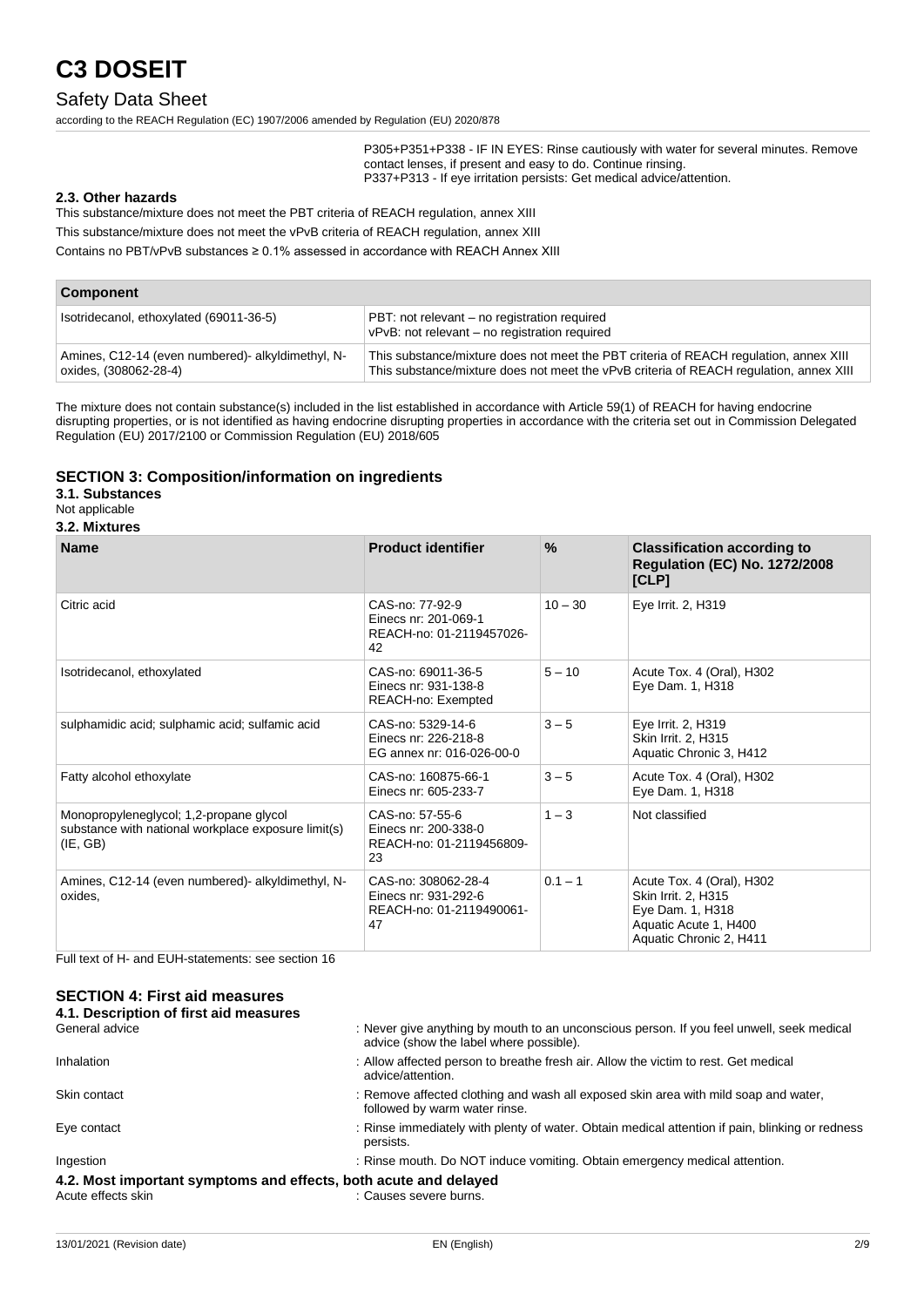## Safety Data Sheet

| <b>Jaicil</b> Dala Jilcci                                                                                                                 |                                                                                                                                                                                |
|-------------------------------------------------------------------------------------------------------------------------------------------|--------------------------------------------------------------------------------------------------------------------------------------------------------------------------------|
| according to the REACH Regulation (EC) 1907/2006 amended by Regulation (EU) 2020/878                                                      |                                                                                                                                                                                |
| Acute effects eyes                                                                                                                        | : Causes serious eye damage. Redness. stinging.                                                                                                                                |
| Acute effects oral route                                                                                                                  | : May cause irritation to the digestive tract.                                                                                                                                 |
| 4.3. Indication of any immediate medical attention and special treatment needed<br>No additional information available                    |                                                                                                                                                                                |
| <b>SECTION 5: Firefighting measures</b><br>5.1. Extinguishing media<br>Suitable extinguishing media                                       | : Water.                                                                                                                                                                       |
| 5.2. Special hazards arising from the substance or mixture                                                                                |                                                                                                                                                                                |
| Hazardous decomposition products in case of fire                                                                                          | : Toxic fumes may be released. Carbon dioxide. Carbon monoxide.                                                                                                                |
| 5.3. Advice for firefighters<br>Firefighting instructions                                                                                 | : Use water spray or fog for cooling exposed containers. Exercise caution when fighting any<br>chemical fire. Prevent fire fighting water from entering the environment.       |
| Protection during firefighting                                                                                                            | : Do not enter fire area without proper protective equipment, including respiratory protection.                                                                                |
| <b>SECTION 6: Accidental release measures</b><br>6.1. Personal precautions, protective equipment and emergency procedures                 |                                                                                                                                                                                |
| 6.1.1. For non-emergency personnel                                                                                                        |                                                                                                                                                                                |
| <b>Emergency procedures</b>                                                                                                               | : Evacuate unnecessary personnel.                                                                                                                                              |
| 6.1.2. For emergency responders                                                                                                           |                                                                                                                                                                                |
| Protective equipment                                                                                                                      | : Equip cleanup crew with proper protection.                                                                                                                                   |
| <b>Emergency procedures</b>                                                                                                               | : Ventilate area.                                                                                                                                                              |
| 6.2. Environmental precautions<br>Prevent entry to sewers and public waters. Notify authorities if liquid enters sewers or public waters. |                                                                                                                                                                                |
| 6.3. Methods and material for containment and cleaning up                                                                                 |                                                                                                                                                                                |
| Methods for cleaning up                                                                                                                   | : Soak up spills with inert solids, such as clay or diatomaceous earth as soon as possible.<br>Collect spillage. Store away from other materials.                              |
| 6.4. Reference to other sections<br>See Section 8. Exposure controls and personal protection.                                             |                                                                                                                                                                                |
| <b>SECTION 7: Handling and storage</b><br>7.1. Precautions for safe handling<br>Precautions for safe handling                             | : Wash hands and other exposed areas with mild soap and water before eating, drinking or<br>smoking and when leaving work. Provide good ventilation in process area to prevent |
|                                                                                                                                           | formation of vapour.                                                                                                                                                           |
| 7.2. Conditions for safe storage, including any incompatibilities<br>Storage conditions                                                   | : Keep container tightly closed.                                                                                                                                               |
| Incompatible products                                                                                                                     | : Strong bases.                                                                                                                                                                |
| Packaging materials                                                                                                                       | : polyethylene.                                                                                                                                                                |
| 7.3. Specific end use(s)<br>No additional information available                                                                           |                                                                                                                                                                                |

#### **SECTION 8: Exposure controls/personal protection 8.1. Control parameters**

#### **8.1.1 National occupational exposure and biological limit values**

| Monopropyleneglycol; 1,2-propane glycol (57-55-6)    |                                                                                            |  |
|------------------------------------------------------|--------------------------------------------------------------------------------------------|--|
| <b>Ireland - Occupational Exposure Limits</b>        |                                                                                            |  |
| Local name                                           | Propane-1,2-diol [Propylene glycol]                                                        |  |
| OEL TWA [1]                                          | 470 mg/m <sup>3</sup> total (vapour and particulates)<br>10 mg/m <sup>3</sup> particulates |  |
| OEL TWA [2]                                          | 150 ppm total (vapour and particulates)                                                    |  |
| Regulatory reference                                 | Chemical Agents Code of Practice 2021                                                      |  |
| <b>United Kingdom - Occupational Exposure Limits</b> |                                                                                            |  |
| Local name                                           | Propane-1,2-diol                                                                           |  |
| WEL TWA (OEL TWA) [1]                                | 10 mg/m <sup>3</sup> particulates<br>474 mg/m <sup>3</sup> total vapour and particulates   |  |
| WEL TWA (OEL TWA) [2]                                | 150 ppm total vapour and particulates                                                      |  |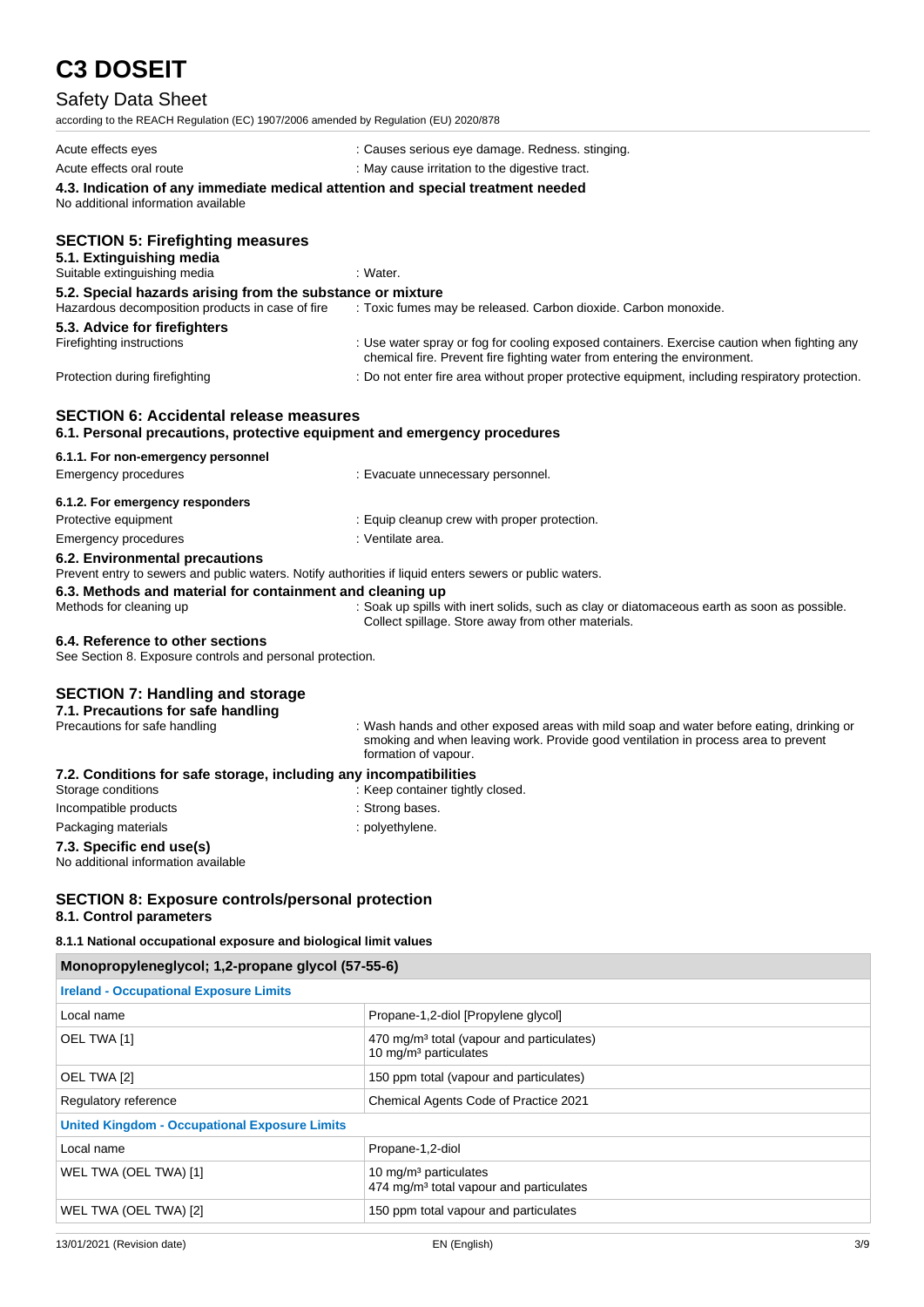### Safety Data Sheet

according to the REACH Regulation (EC) 1907/2006 amended by Regulation (EU) 2020/878

| Monopropyleneglycol; 1,2-propane glycol (57-55-6) |                                       |  |
|---------------------------------------------------|---------------------------------------|--|
| Regulatory reference                              | EH40/2005 (Fourth edition, 2020). HSE |  |
| 8.1.2. Recommended monitoring procedures          |                                       |  |

#### No additional information available

#### **8.1.3. Air contaminants formed**

No additional information available

#### **8.1.4. DNEL and PNEC**

No additional information available

#### **8.1.5. Control banding**

No additional information available

### **8.2. Exposure controls**

**8.2.1. Appropriate engineering controls** No additional information available

#### **8.2.2. Personal protection equipment**

**Personal protective equipment:**

#### Avoid all unnecessary exposure.

**Personal protective equipment symbol(s):**



#### **8.2.2.1. Eye and face protection**

**Eye protection:** Chemical goggles or safety glasses

#### **8.2.2.2. Skin protection**

**Hand protection:**

Wear protective gloves.

#### **8.2.2.3. Respiratory protection**

No additional information available

### **8.2.2.4. Thermal hazards**

No additional information available

#### **8.2.3. Environmental exposure controls**

#### **Other information:**

Do not eat, drink or smoke during use.

#### **SECTION 9: Physical and chemical properties**

#### **9.1. Information on basic physical and chemical properties**

| Physical state              | : Liguid           |
|-----------------------------|--------------------|
| Colour                      | $:$ Red.           |
| Physical state/form         | : Liquid.          |
| Odour                       | : Pine. Sweet.     |
| Odour threshold             | : Not available    |
| Melting point/range         | : 0 °C             |
| Freezing point              | : Not available    |
| Boiling point/Boiling range | : 100 $^{\circ}$ C |
| Flammability                | : Non flammable.   |
| <b>Explosive limits</b>     | : Not available    |
| Lower explosion limit       | : Not available    |
| Upper explosion limit       | : Not available    |
| Flash point                 | : Not available    |
| Autoignition temperature    | : Not available    |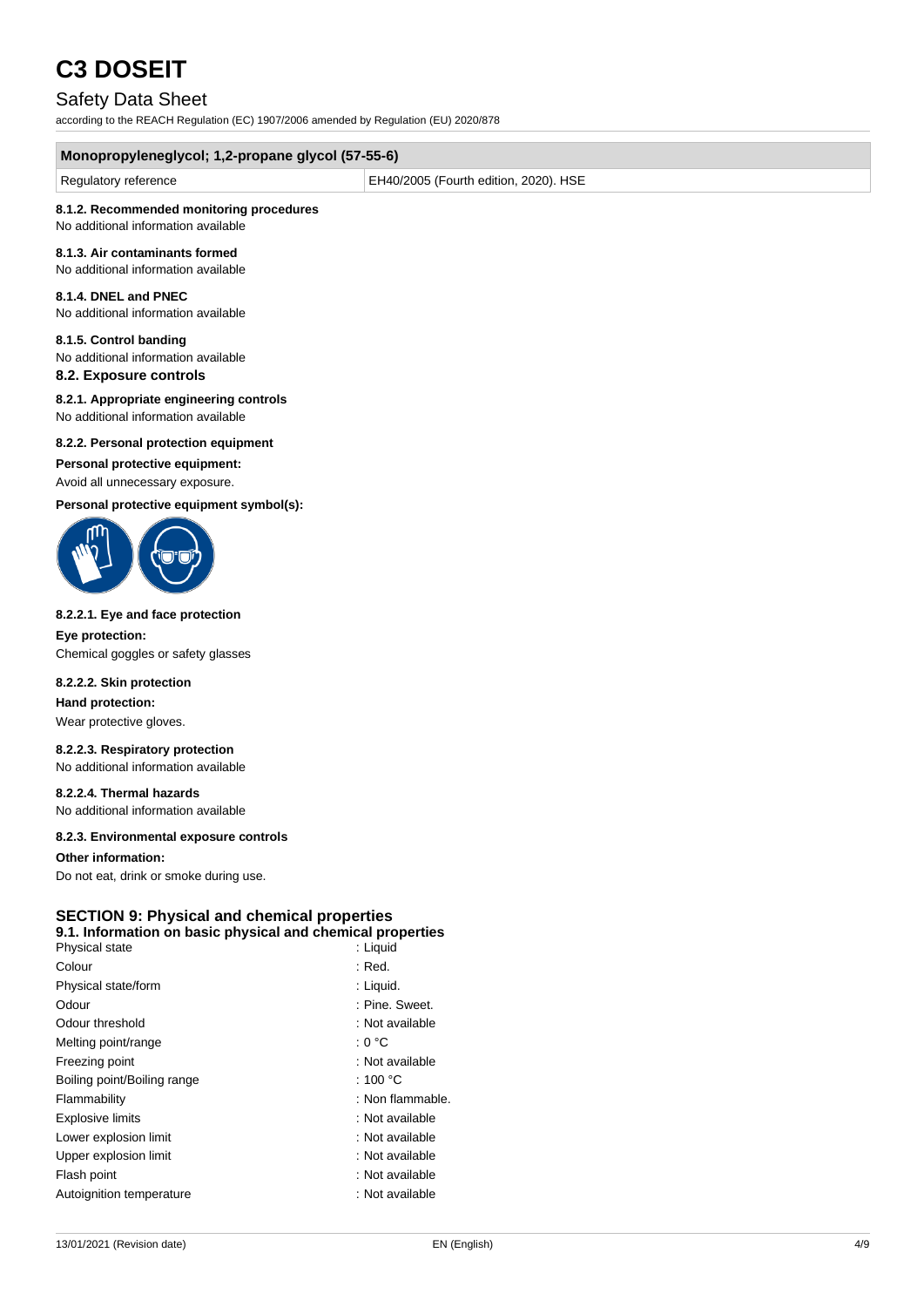### Safety Data Sheet

according to the REACH Regulation (EC) 1907/2006 amended by Regulation (EU) 2020/878

| Decomposition temperature                       | : Not available     |
|-------------------------------------------------|---------------------|
| рH                                              | $: 0.3 - 0.85$      |
| Viscosity, kinematic                            | : Not available     |
| Solubility                                      | : Soluble in water. |
| Partition coefficient n-octanol/water (Log Kow) | : Not available     |
| Vapour pressure                                 | : Not available     |
| Vapour pressure at 50 °C                        | : Not available     |
| Density                                         | : Not available     |
| Relative density                                | : 1.073             |
| Relative vapour density at 20 °C                | : Not available     |
| Particle characteristics                        | : Not applicable    |
|                                                 |                     |

#### **9.2. Other information**

**9.2.1. Information with regard to physical hazard classes** No additional information available

#### **9.2.2. Other safety characteristics**

No additional information available

#### **SECTION 10: Stability and reactivity**

**10.1. Reactivity**

No additional information available

#### **10.2. Chemical stability** Stable under normal conditions of use.

**10.3. Possibility of hazardous reactions**

No dangerous reactions known under normal conditions of use.

#### **10.4. Conditions to avoid**

No additional information available

#### **10.5. Incompatible materials**

Strong bases.

#### **10.6. Hazardous decomposition products**

fume. Carbon monoxide. Carbon dioxide.

#### **SECTION 11: Toxicological information**

#### **11.1. Information on hazard classes as defined in Regulation (EC) No 1272/2008**

| Acute toxicity (oral)       | : Not classified |
|-----------------------------|------------------|
| Acute toxicity (dermal)     | : Not classified |
| Acute toxicity (inhalation) | : Not classified |

## **Citric acid (77-92-9)**

| Citric acid $(7-92-9)$                                                 |                                                        |
|------------------------------------------------------------------------|--------------------------------------------------------|
| LD50 oral rat                                                          | 3000 mg/kg Source: OECD Screening Information Data Set |
| LD50 oral                                                              | 11700 mg/kg bodyweight                                 |
| LD50 dermal rat                                                        | > 2000 mg/kg                                           |
| LD50 dermal                                                            | > 2000 mg/kg bodyweight                                |
| Amines, C12-14 (even numbered)- alkyldimethyl, N-oxides, (308062-28-4) |                                                        |
| LD50 oral rat                                                          | 1064 mg/kg                                             |
| Fatty alcohol ethoxylate (160875-66-1)                                 |                                                        |
| LD50 oral rat                                                          | $>$ 300 (300 - 2000) mg/kg                             |
| LD50 dermal rat                                                        | > 2000 mg/kg                                           |
| Isotridecanol, ethoxylated (69011-36-5)                                |                                                        |
| LD50 oral rat                                                          | > 300 (≤ 2000) mg/kg                                   |
| LD50 dermal rabbit                                                     | > 2000 mg/kg                                           |
| Monopropyleneglycol; 1,2-propane glycol (57-55-6)                      |                                                        |
| LD50 oral rat                                                          | 20 g/kg                                                |
| LD50 dermal rat                                                        | 22500 mg/kg                                            |
|                                                                        |                                                        |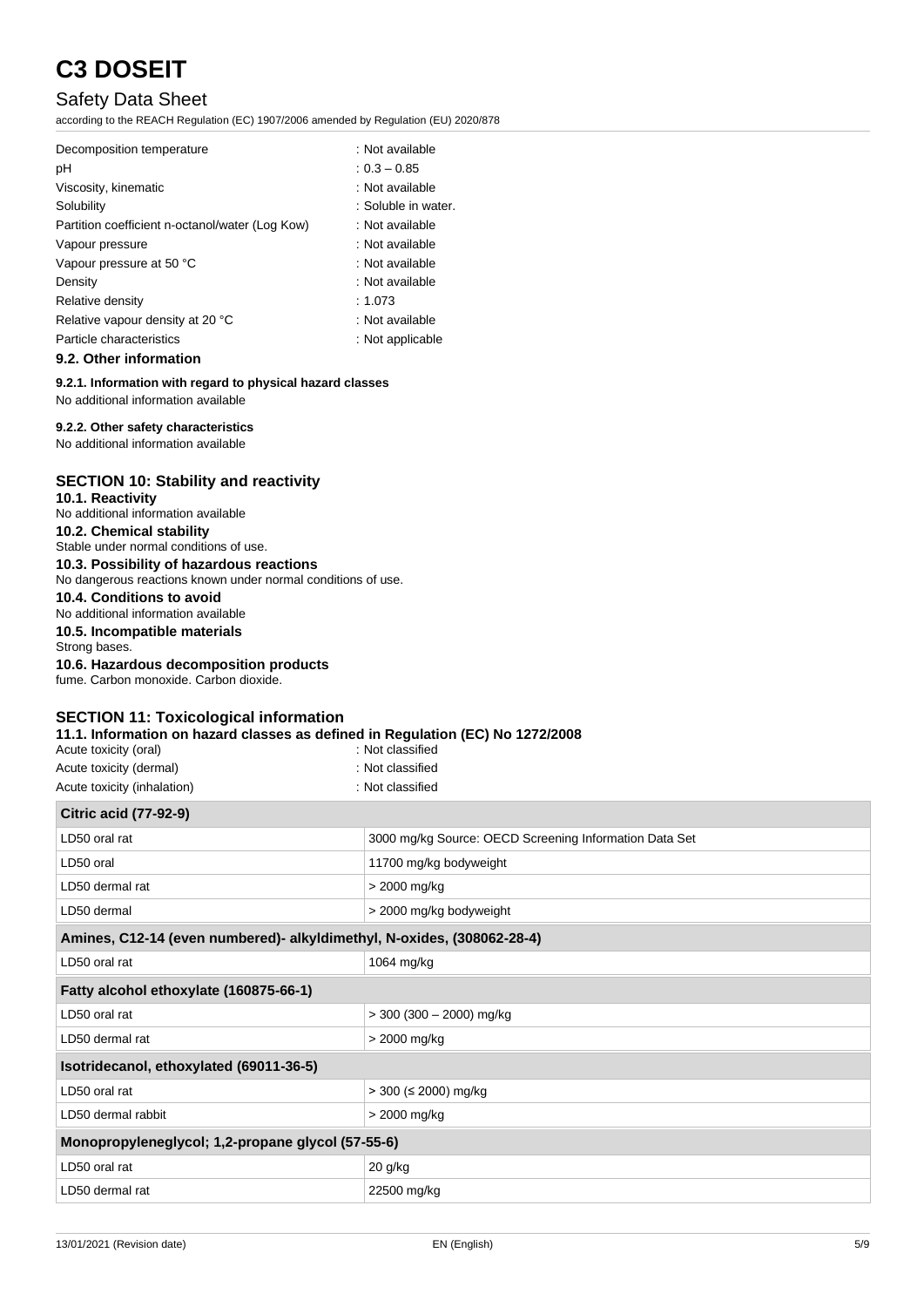## Safety Data Sheet

according to the REACH Regulation (EC) 1907/2006 amended by Regulation (EU) 2020/878

| Monopropyleneglycol; 1,2-propane glycol (57-55-6)                              |                                                                                        |  |
|--------------------------------------------------------------------------------|----------------------------------------------------------------------------------------|--|
| LD50 dermal rabbit                                                             | 20800 mg/kg                                                                            |  |
| Skin corrosion/irritation                                                      | : Causes severe skin burns.                                                            |  |
|                                                                                | $pH: 0.3 - 0.85$                                                                       |  |
| Additional information                                                         | : Based on available data, the classification criteria are not met                     |  |
| Serious eye damage/irritation                                                  | : Assumed to cause serious eye damage                                                  |  |
|                                                                                | $pH: 0.3 - 0.85$                                                                       |  |
| Additional information                                                         | : Based on available data, the classification criteria are not met<br>: Not classified |  |
| Respiratory or skin sensitisation<br>Additional information                    | : Based on available data, the classification criteria are not met                     |  |
| Germ cell mutagenicity                                                         | : Not classified                                                                       |  |
| Additional information                                                         | : Based on available data, the classification criteria are not met                     |  |
| Carcinogenicity                                                                | : Not classified                                                                       |  |
| Additional information                                                         | : Based on available data, the classification criteria are not met                     |  |
| Reproductive toxicity                                                          | : Not classified                                                                       |  |
| Additional information                                                         | : Based on available data, the classification criteria are not met                     |  |
| STOT-single exposure                                                           | : Not classified                                                                       |  |
| Additional information                                                         | : Based on available data, the classification criteria are not met                     |  |
| Isotridecanol, ethoxylated (69011-36-5)                                        |                                                                                        |  |
| NOAEL (oral, rat)                                                              | > 250 mg/kg bodyweight                                                                 |  |
| STOT-repeated exposure                                                         | : Not classified                                                                       |  |
| Additional information                                                         | : Based on available data, the classification criteria are not met                     |  |
| <b>Citric acid (77-92-9)</b>                                                   |                                                                                        |  |
| NOAEL (oral, rat, 90 days)                                                     | 4000 mg/kg bodyweight Animal: rat                                                      |  |
| Aspiration hazard                                                              | : Not classified                                                                       |  |
| Additional information                                                         | : Based on available data, the classification criteria are not met                     |  |
| 11.2. Information on other hazards                                             |                                                                                        |  |
| 11.2.1. Endocrine disrupting properties<br>No additional information available |                                                                                        |  |
| 11.2.2. Other information                                                      |                                                                                        |  |
| Potential adverse human health effects and<br>symptoms                         | : Based on available data, the classification criteria are not met                     |  |
| <b>SECTION 12: Ecological information</b>                                      |                                                                                        |  |
| 12.1. Toxicity                                                                 |                                                                                        |  |
| Hazardous to the aquatic environment, short-term<br>(acute)                    | : Not classified                                                                       |  |
| Hazardous to the aquatic environment, long-term<br>(chronic)                   | : Not classified                                                                       |  |
| Not rapidly degradable                                                         |                                                                                        |  |
| <b>Citric acid (77-92-9)</b>                                                   |                                                                                        |  |
| LC50 - Fish [1]                                                                | 48 mg/l Source: ECOTOX                                                                 |  |
| EC50 - Other aquatic organisms [1]                                             | 85 mg/l waterflea                                                                      |  |
| Amines, C12-14 (even numbered)- alkyldimethyl, N-oxides, (308062-28-4)         |                                                                                        |  |
| LC50 - Fish [1]                                                                | 2.67 mg/l                                                                              |  |
| EC50 - Crustacea [1]                                                           | $3.1$ mg/l                                                                             |  |
| ErC50 algae                                                                    | $0.143$ mg/l                                                                           |  |
| NOEC chronic algae                                                             | $0.067$ mg/l                                                                           |  |
| Fatty alcohol ethoxylate (160875-66-1)                                         |                                                                                        |  |
| EC50 - Crustacea [1]                                                           | > 10 mg/l                                                                              |  |
| ErC50 algae                                                                    | $> 10$ mg/l                                                                            |  |
|                                                                                |                                                                                        |  |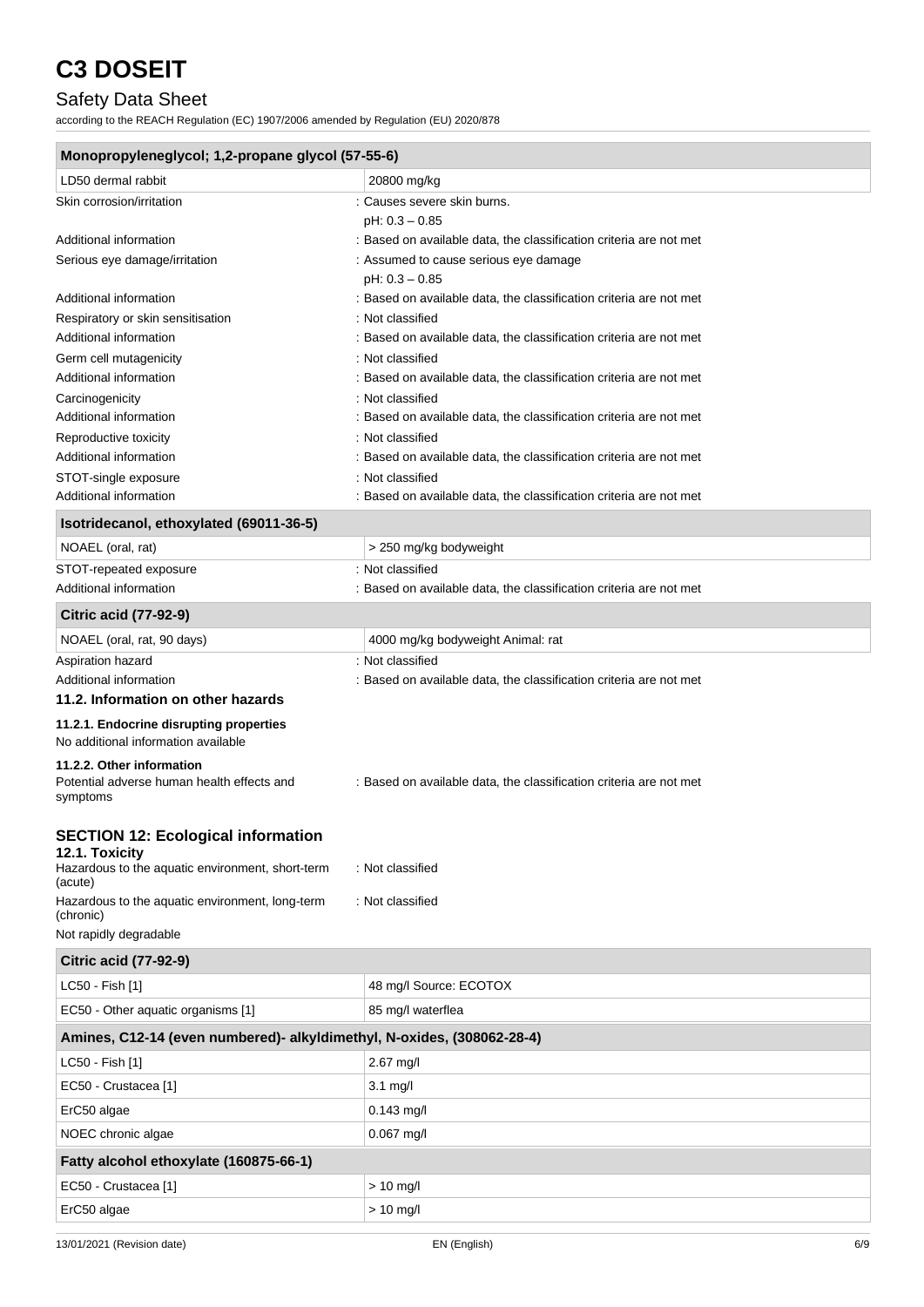## Safety Data Sheet

according to the REACH Regulation (EC) 1907/2006 amended by Regulation (EU) 2020/878

| Fatty alcohol ethoxylate (160875-66-1)                                                                                    |                                                                                                                                                                                                                                                                                                                                                                                                                  |
|---------------------------------------------------------------------------------------------------------------------------|------------------------------------------------------------------------------------------------------------------------------------------------------------------------------------------------------------------------------------------------------------------------------------------------------------------------------------------------------------------------------------------------------------------|
| NOEC chronic fish                                                                                                         | $> 1$ mg/l                                                                                                                                                                                                                                                                                                                                                                                                       |
| Isotridecanol, ethoxylated (69011-36-5)                                                                                   |                                                                                                                                                                                                                                                                                                                                                                                                                  |
| LC50 - Fish [1]                                                                                                           | $> 1$ mg/                                                                                                                                                                                                                                                                                                                                                                                                        |
| EC50 - Crustacea [1]                                                                                                      | $> 1$ mg/l                                                                                                                                                                                                                                                                                                                                                                                                       |
| ErC50 algae                                                                                                               | $1 - 10$ mg/l                                                                                                                                                                                                                                                                                                                                                                                                    |
| Monopropyleneglycol; 1,2-propane glycol (57-55-6)                                                                         |                                                                                                                                                                                                                                                                                                                                                                                                                  |
| LC50 - Fish [1]                                                                                                           | 51400 mg/l                                                                                                                                                                                                                                                                                                                                                                                                       |
| LC50 - Fish [2]                                                                                                           | 51600 mg/l                                                                                                                                                                                                                                                                                                                                                                                                       |
| EC50 - Crustacea [1]                                                                                                      | 34400 mg/l                                                                                                                                                                                                                                                                                                                                                                                                       |
| 12.2. Persistence and degradability                                                                                       |                                                                                                                                                                                                                                                                                                                                                                                                                  |
| <b>C3 DOSEIT</b>                                                                                                          |                                                                                                                                                                                                                                                                                                                                                                                                                  |
| Persistence and degradability                                                                                             | Biodegradable. The surfactant(s) contained in this preparation complies (comply) with the<br>biodegradability criteria as laid down in Regulation (EC) No. 648/2004 on detergents. Data<br>to support this assertion are held at the disposal of the competent authorities of the<br>Member States and will be made available to them, at their direct request or at the request<br>of a detergent manufacturer. |
| Fatty alcohol ethoxylate (160875-66-1)                                                                                    |                                                                                                                                                                                                                                                                                                                                                                                                                  |
| Persistence and degradability                                                                                             | Biodegradable.                                                                                                                                                                                                                                                                                                                                                                                                   |
| Isotridecanol, ethoxylated (69011-36-5)                                                                                   |                                                                                                                                                                                                                                                                                                                                                                                                                  |
| Persistence and degradability                                                                                             | Readily biodegradable, according to appropriate OECD test. Not established.                                                                                                                                                                                                                                                                                                                                      |
| 12.3. Bioaccumulative potential                                                                                           |                                                                                                                                                                                                                                                                                                                                                                                                                  |
| <b>C3 DOSEIT</b>                                                                                                          |                                                                                                                                                                                                                                                                                                                                                                                                                  |
| Bioaccumulative potential                                                                                                 | No bioaccumulation.                                                                                                                                                                                                                                                                                                                                                                                              |
| <b>Citric acid (77-92-9)</b>                                                                                              |                                                                                                                                                                                                                                                                                                                                                                                                                  |
| Log Pow                                                                                                                   | -1.7 Source: ICSC                                                                                                                                                                                                                                                                                                                                                                                                |
| Fatty alcohol ethoxylate (160875-66-1)                                                                                    |                                                                                                                                                                                                                                                                                                                                                                                                                  |
| Bioaccumulative potential                                                                                                 | No bioaccumulation.                                                                                                                                                                                                                                                                                                                                                                                              |
| Isotridecanol, ethoxylated (69011-36-5)                                                                                   |                                                                                                                                                                                                                                                                                                                                                                                                                  |
| Bioaccumulative potential                                                                                                 | No bioaccumulation. Not established.                                                                                                                                                                                                                                                                                                                                                                             |
| Monopropyleneglycol; 1,2-propane glycol (57-55-6)                                                                         |                                                                                                                                                                                                                                                                                                                                                                                                                  |
| Log Pow                                                                                                                   | $-1.36$                                                                                                                                                                                                                                                                                                                                                                                                          |
| 12.4. Mobility in soil<br>No additional information available<br>12.5. Results of PBT and vPvB assessment                 |                                                                                                                                                                                                                                                                                                                                                                                                                  |
| <b>C3 DOSEIT</b>                                                                                                          |                                                                                                                                                                                                                                                                                                                                                                                                                  |
| This substance/mixture does not meet the PBT criteria of REACH regulation, annex XIII                                     |                                                                                                                                                                                                                                                                                                                                                                                                                  |
| This substance/mixture does not meet the vPvB criteria of REACH regulation, annex XIII                                    |                                                                                                                                                                                                                                                                                                                                                                                                                  |
| 12.6. Endocrine disrupting properties<br>No additional information available                                              |                                                                                                                                                                                                                                                                                                                                                                                                                  |
| 12.7. Other adverse effects<br>Additional information                                                                     | : Avoid release to the environment.                                                                                                                                                                                                                                                                                                                                                                              |
| <b>SECTION 13: Disposal considerations</b><br>13.1. Waste treatment methods<br>Product/Packaging disposal recommendations | : Dispose in a safe manner in accordance with local/national regulations.                                                                                                                                                                                                                                                                                                                                        |
| Waste / unused products                                                                                                   | : Avoid release to the environment.                                                                                                                                                                                                                                                                                                                                                                              |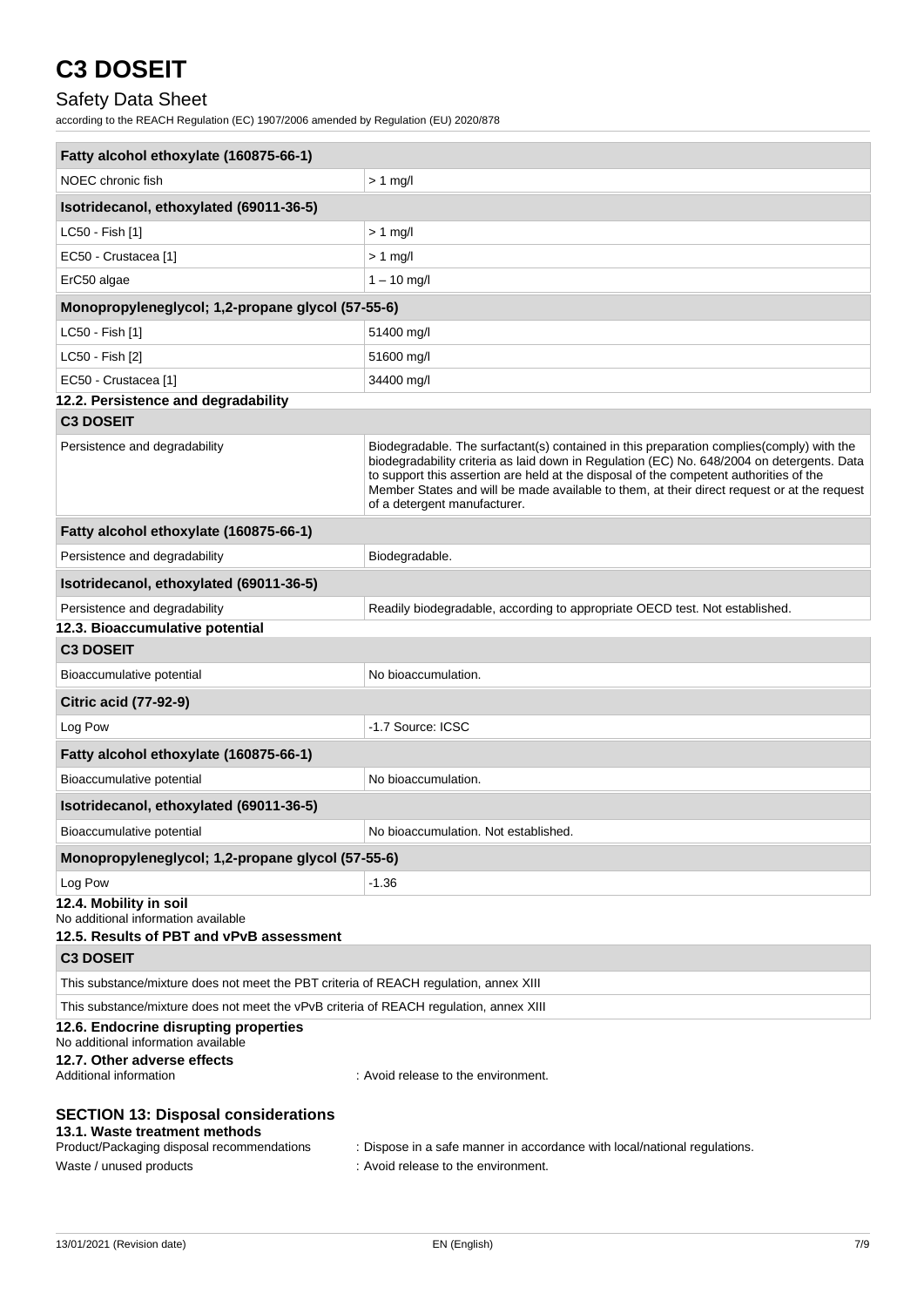### Safety Data Sheet

according to the REACH Regulation (EC) 1907/2006 amended by Regulation (EU) 2020/878

#### **SECTION 14: Transport information**

In accordance with ADR / IMDG / IATA

| <b>ADR</b>                             | <b>IMDG</b>   | <b>IATA</b>   |
|----------------------------------------|---------------|---------------|
| 14.1. UN number or ID number           |               |               |
| Not regulated                          | Not regulated | Not regulated |
| 14.2. UN proper shipping name          |               |               |
| Not regulated                          | Not regulated | Not regulated |
| 14.3. Transport hazard class(es)       |               |               |
| Not regulated                          | Not regulated | Not regulated |
| 14.4. Packing group                    |               |               |
| Not regulated                          | Not regulated | Not regulated |
| <b>14.5. Environmental hazards</b>     |               |               |
| Not regulated                          | Not regulated | Not regulated |
| No supplementary information available |               |               |

#### **14.6. Special precautions for user**

**Overland transport**

Not regulated

#### **Transport by sea**

Not regulated

#### **Air transport**

Not regulated

**14.7. Maritime transport in bulk according to IMO instruments** Not applicable

#### **SECTION 15: Regulatory information 15.1. Safety, health and environmental regulations/legislation specific for the substance or mixture**

#### **15.1.1. EU-Regulations**

Contains no REACH substances with Annex XVII restrictions

Contains no substance on the REACH candidate list

Contains no REACH Annex XIV substances

Contains no substance subject to Regulation (EU) No 649/2012 of the European Parliament and of the Council of 4 July 2012 concerning the export and import of hazardous chemicals.

Contains no substance subject to Regulation (EU) No 2019/1021 of the European Parliament and of the Council of 20 June 2019 on persistent organic pollutants

Contains no substance subject to REGULATION (EU) No 1005/2009 OF THE EUROPEAN PARLIAMENT AND OF THE COUNCIL of 16 September 2009 on substances that deplete the ozone layer.

Contains no substance subject to Regulation (EU) 2019/1148 of the European Parliament and of the Council of 20 June 2019 on the marketing and use of explosives precursors.

#### **Detergent Regulation (648/2004/EC): Labelling of contents:**

#### **Component %**

non-ionic surfactants 5-15% and the surfactants of the surfactants of the surfactants of the surfactants of the surfactants of the surfactants of the surfactants of the surfactants of the surfactants of the surfactants of

Contains no substance subject to Regulation (EC) 273/2004 of the European Parliament and of the Council of 11 February 2004 on the manufacture and the placing on market of certain substances used in the illicit manufacture of narcotic drugs and psychotropic substances.

#### **15.1.2. National regulations**

No additional information available

#### **15.2. Chemical safety assessment**

No chemical safety assessment has been carried out